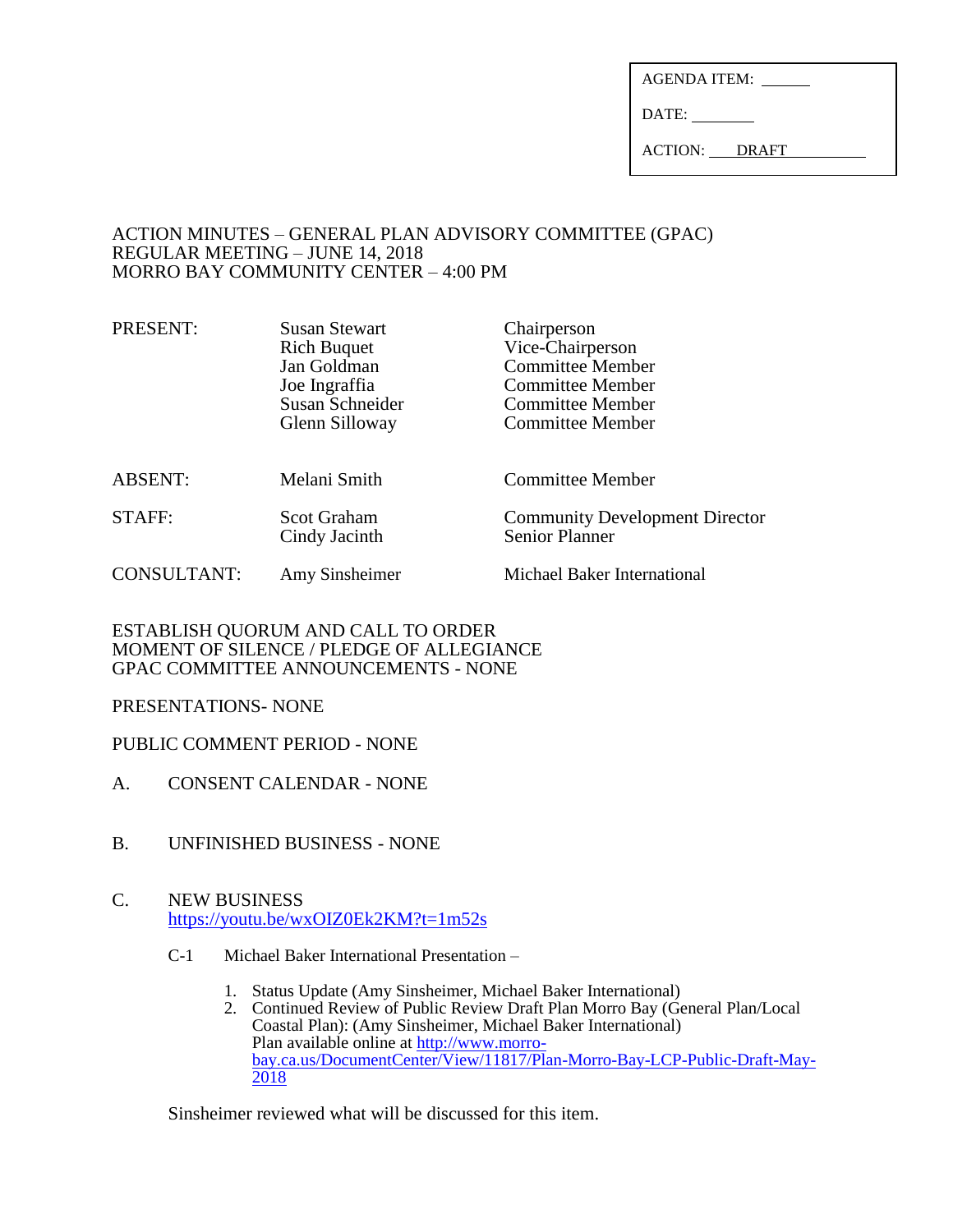Staff and Committee reviewed the Plan Morro Bay General Plan/Local Coastal Plan.

Chairperson Stewart opened the Public Comment period. <https://youtu.be/wxOIZ0Ek2KM?t=40m6s>

Brom Webb, Morro Bay, stated his concerns regarding air quality monitoring.

Chairperson Stewart closed the Public Comment period. <https://youtu.be/wxOIZ0Ek2KM?t=45m33s>

The Committee members presented their questions to staff.

Chairperson Stewart opened the Public Comment <https://youtu.be/wxOIZ0Ek2KM?t=2h23m40s>

Webb presented his questions to the Committee.

Staff answered Webb's questions.

Chairperson Stewart closed the Public Comment <https://youtu.be/wxOIZ0Ek2KM?t=2h27m20s>

### D. COMMITTEE MEMBER CLOSING COMMENTS <https://youtu.be/wxOIZ0Ek2KM?t=2h28m52s>

Committee member Buquet commented on a suggestion he heard at one of the City Council meetings. Buquet stated a gentleman suggested the City have a dedicated person who would be responsible for keeping the City clean and be the greeter and information person, like they have at Disneyland. Buquet noted it probably couldn't happen at the City of Morro Bay but thought it was a great idea.

#### E. COMMUNITY DEVELOPMENT DIRECTOR/MICHAEL BAKER INTL. **COMMENTS** <https://youtu.be/wxOIZ0Ek2KM?t=2h30m49s>

Graham notified announced the Committee they will meet next week at the Vet's Hall to review continue to review the General Plan/Local Coastal Plan along with Module 4 of the Zoning Code.

## F. ADJOURNMENT

The meeting adjourned at 6:31 p.m. to the regular GPAC Committee meeting at 4:00 p.m., Veteran's Memorial Building.

> \_\_\_\_\_\_\_\_\_\_\_\_\_\_\_\_\_\_\_\_\_\_\_\_\_\_\_\_ Susan Stewart, Chairperson

ATTEST: